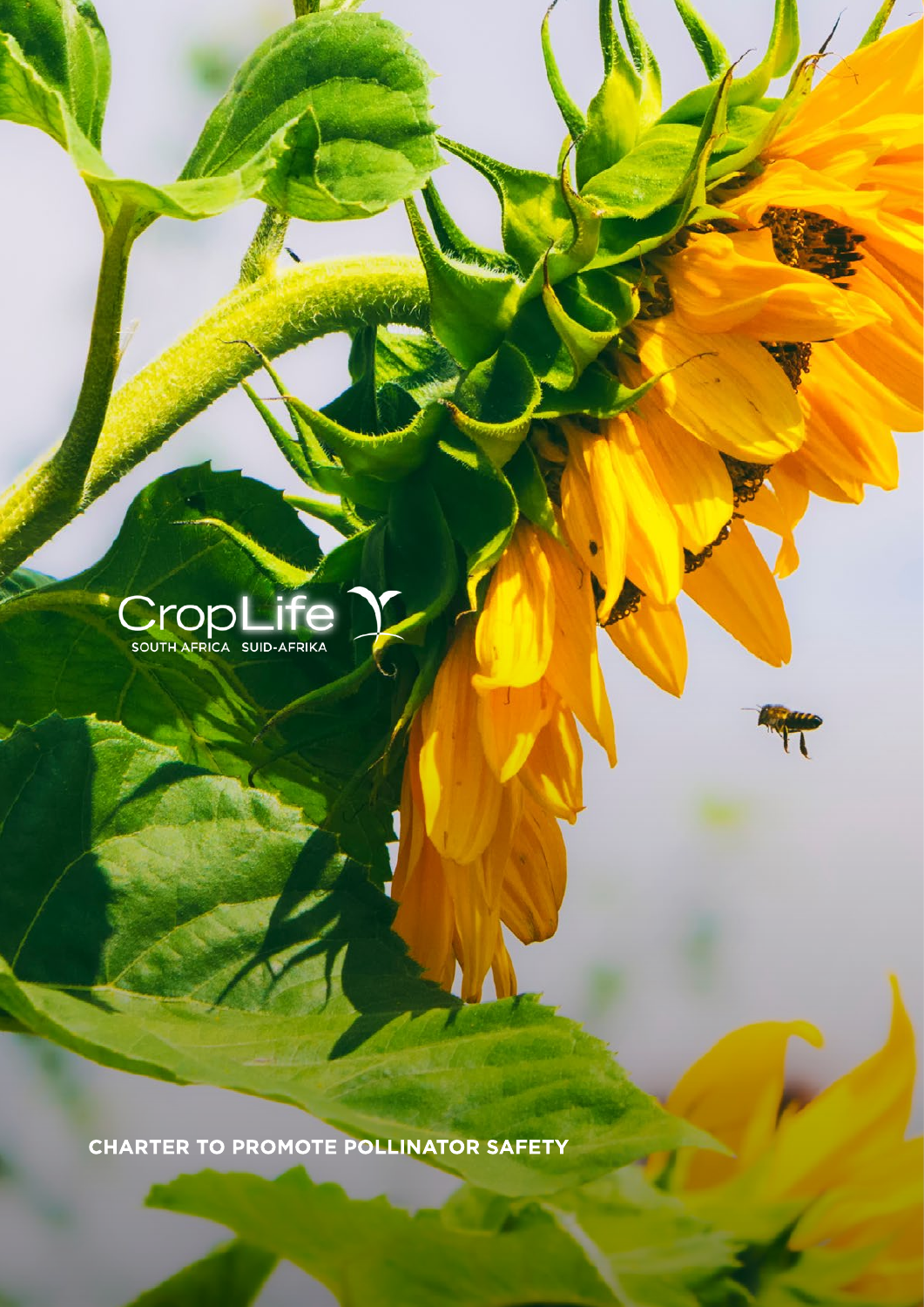# **Building Relationships between Pollinators, Crop Growers and the Crop Protection Industry – South Africa**

# **THE CROP PROTECTION INDUSTRY AND GROWERS COLLECTIVELY UNDERTAKE TO:**

# **Recommend or apply pesticides within an Integrated Pest Management (IPM) programme**

- Only recommend and apply pesticides when necessary
- Avoid pesticide recommendation or application when bees are foraging
- Avoid application during flowering / pollination periods
- Avoid using products that have long periods of residual activity that may be toxic to bees, especially during flowering

#### **Only recommend and apply registered pesticides (under Act 36 of 1947) as prescribed by the label (refer to www.agri-intel.com)**

- Pay particular attention to warnings and precautions regarding pollinators on product labels
- Use the recommended dose rate
- Use products according to registered application methods
- Only recommend aerial application when necessary and adhere to the Aerial Application Code of Conduct
- Do not apply pesticides when there is a danger of drift onto non-target areas
- Recommend and use drift-reduction application equipment and methods
- Ensure that application equipment is properly maintained and calibrated

## **Ensure that dust (resulting from treated seed) minimising measures are introduced according to the CropLife SA and SANSOR guidelines. This includes:**

- Pour treated seeds carefully out of bags
- Do not shake dust or loose material from the bag
- Ensure that seeding machinery is properly calibrated and maintained to minimise dust losses
- Recommend seed film coatings that minimise dust
- Avoid spillage of treated seed and clean up spills

林家小地

- Dispose of bags and other waste (including unused seed) properly
- Avoid contamination when cleaning equipment

#### **Avoid contamination from spray liquids**

- Take care when mixing and loading spray equipment
- Ensure proper disposal of waste and used material
- Clean up all spills
- Avoid contamination when cleaning equipment

**Crop advisers must participate in, and comply with, the CropLife SA continuous professional development (CPD) programme and growers must insist on using a CropLife SA accredited crop adviser (refer to www.croplife.co.za)**

#### **In addition, growers undertake to: Avoid spraying when bees are foraging unless absolutely necessary and only with products which are explicitly designed for bee-safe application during flowering**

- Minimise sprays during the flowering period
- Sprays should preferably be applied after dusk
- Growers must control weeds in orchards before the weeds bloom to avoid bee-toxic herbicides impacting on foraging bees

## **Communicate with your local / contracted beekeepers**

- Enter into a contractual agreement for pollination services or at least a memorandum of understanding (MoU) with the commercial beekeeper
- Notify the beekeeper when an application is planned
- Highlight the planned spray programme when giving permission for beekeepers to put out their hives
- Only allow beekeepers who have your permission to place beehives on your property; discourage vagrant beekeeping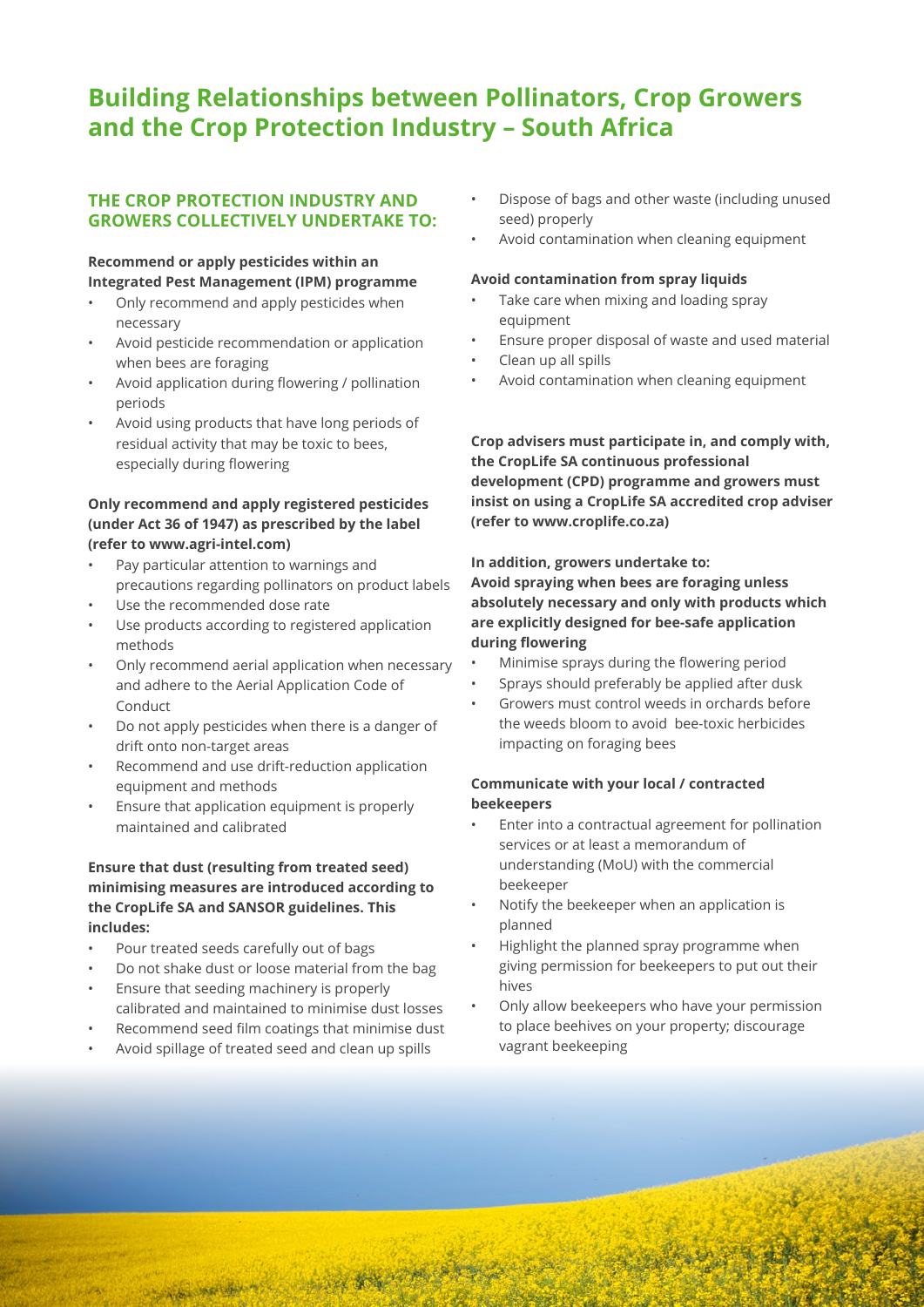# **POLLINATORS AND BEE FARMERS UNDERTAKE TO:**

#### **Maintain compliance with statutory requirements in terms of Control Measure R858 Relating to Honeybees**

- Register annually with DALRRD inspection services
- Mark all beehives with the DALRRD registration number
- Maintain proper records of all beekeeping activities
- Conduct regular inspections of beehives to ensure sound beekeeping management practices

## **Be a member of SABIO or a local beekeeper association**

- Adhere to pollination guidelines as drafted by an organised industry body where applicable
- Allow SABIO or local beekeeping association to assist in communicating to the pollinator/grower details regarding the placement of marked beehives on landowner's property

## **Formalise the relationship with the grower and/or landowner**

• Enter into a contractual agreement or at least a memorandum of understanding (MOU) for pollination services with the grower

#### **Communicate with your local growers**

- Notify growers formally when hives are placed on or close to their property
- Request a copy of the grower's proposed spray programme
- Do not place beehives on landowner's/grower's property without their permission
- Introduce precautionary measures to avoid the poisoning of hives
- Ensure that local farmers and landowners are aware of your night movements

#### **Communicate with your fellow pollinators**

- Respect the pollination arrangements between other pollinators and growers; do not encroach on others' contractual arrangements
- Liaise with other pollinators known to be operating on other farms

#### **When placing hives for pollination, ensure that healthy colonies are placed in orchards and fields**

- Ensure healthy queens with good brood patterns are utilised
- Do not introduce diseased or contaminated colonies into pollination areas
- Remove and replace any diseased or contaminated colonies during the pollination contract period
- Do not overwork hives

#### **Introduce good hive management practices**

- Only utilise strong, non-leaking beehives of Langstroth brood chamber design when providing pollination services
- Ensure suitable internal spacing requirements to reduce swarming tendency during pollination period
- Inspect bee activity regularly during pollination period
- Keep growers regularly informed and address any concerns during pollination period